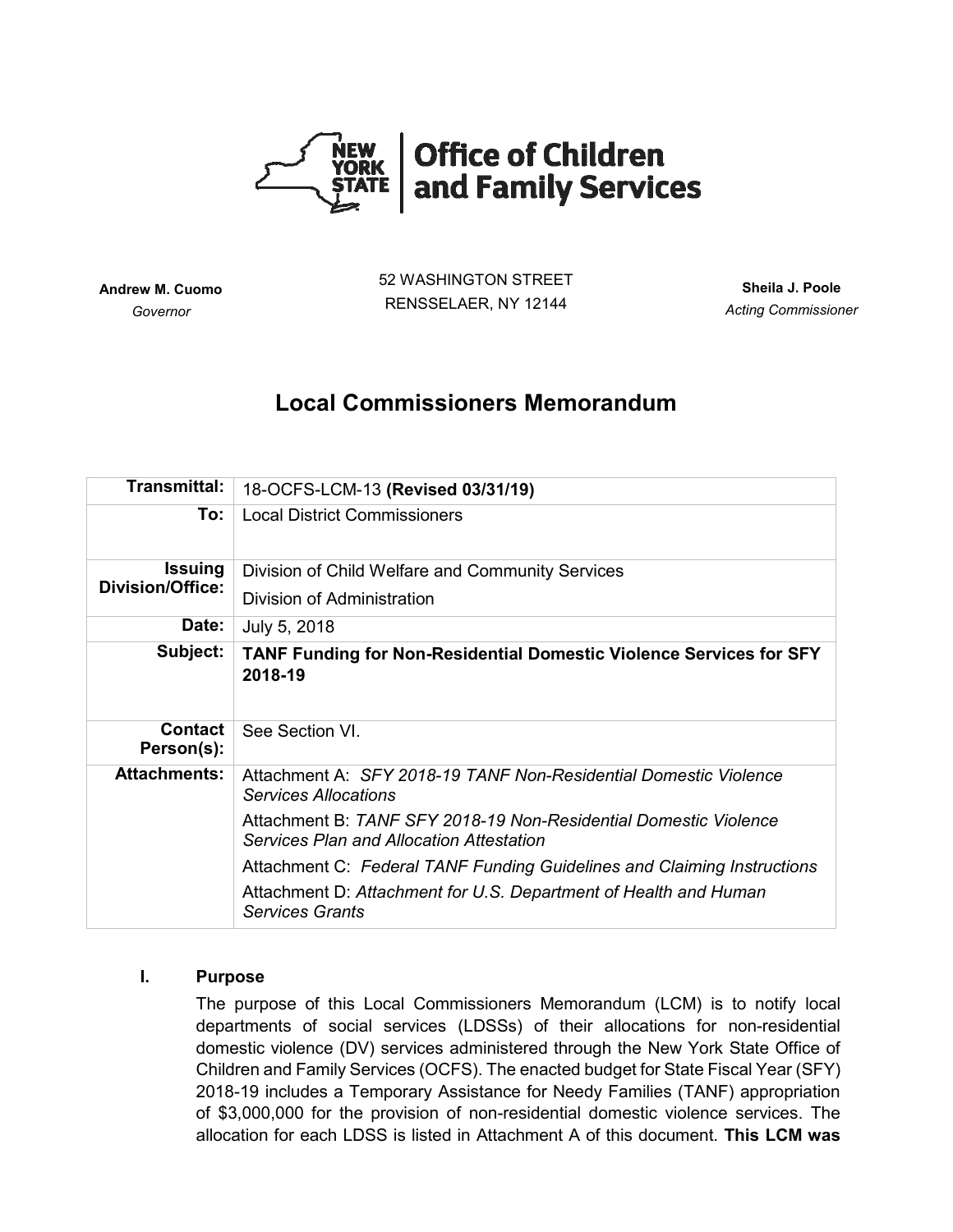**revised to include** *Attachment for U.S. Department of Health and Human Services Grants***, which must be provided to all subrecipients per Title 45 U.S. Code of Federal Regulations Part 75 (45 CFR 75), Uniform Administrative Requirements, Cost Principles, and Audit Requirements for HHS Awards, Section 352.**

#### **II. Background**

TANF funding for non-residential domestic violence services is administered by OCFS. In addition to using their TANF appropriations, LDSSs have the option of also dedicating a portion of their Flexible Fund for Family Services (FFFS) allocations to further support non-residential domestic violence services.

## **III. Allocation Methodology**

TANF funding for non-residential domestic violence services is allocated to LDSSs based on a proportion of the population served as reported in the OCFS Domestic Violence Information System (DVIS) for the 20 LDSSs with the largest population served and granting a \$25,000 floor for the remaining LDSSs. To mitigate the impact of this new methodology, no LDSS will receive a reduction of more than 5 percent and no LDSS will receive an increase of more than 2.1 percent from the prior year. In future years, this threshold may change. Those counties that did not claim funds in the last three finalized plan years will not receive an allocation. Please see Attachment A for a complete list of LDSS allocations.

## **IV. Program Implications and Federal TANF Funding Guidelines**

These TANF funds must be used to provide enhanced or expanded core and/or optional non-residential domestic violence services provided by OCFS-approved nonresidential domestic violence programs. They can only be used for services provided to families with children whose income is at or below 200 percent of the poverty level. For a complete list of approved non-residential domestic violence programs, refer to the OCFS website at<http://ocfs.ny.gov/main/dv/providerlist.asp>**.**

Each LDSS must complete Attachment B, TANF 2018-19 Non-Residential Domestic Violence Services Plan and Allocation Attestation, indicating whether the LDSS intends to access its TANF allocation. If the LDSS intends to use the funds, it must submit a plan for each approved non-residential domestic violence service provider that will receive money from this allocation. The plans must provide a description of the programs and services to be provided with the TANF monies for TANF-eligible victims of domestic violence and their children.

**Note**: Funds cannot be used for medical services, domestic violence hotline services, domestic violence outreach/educational services, or capital expenditures.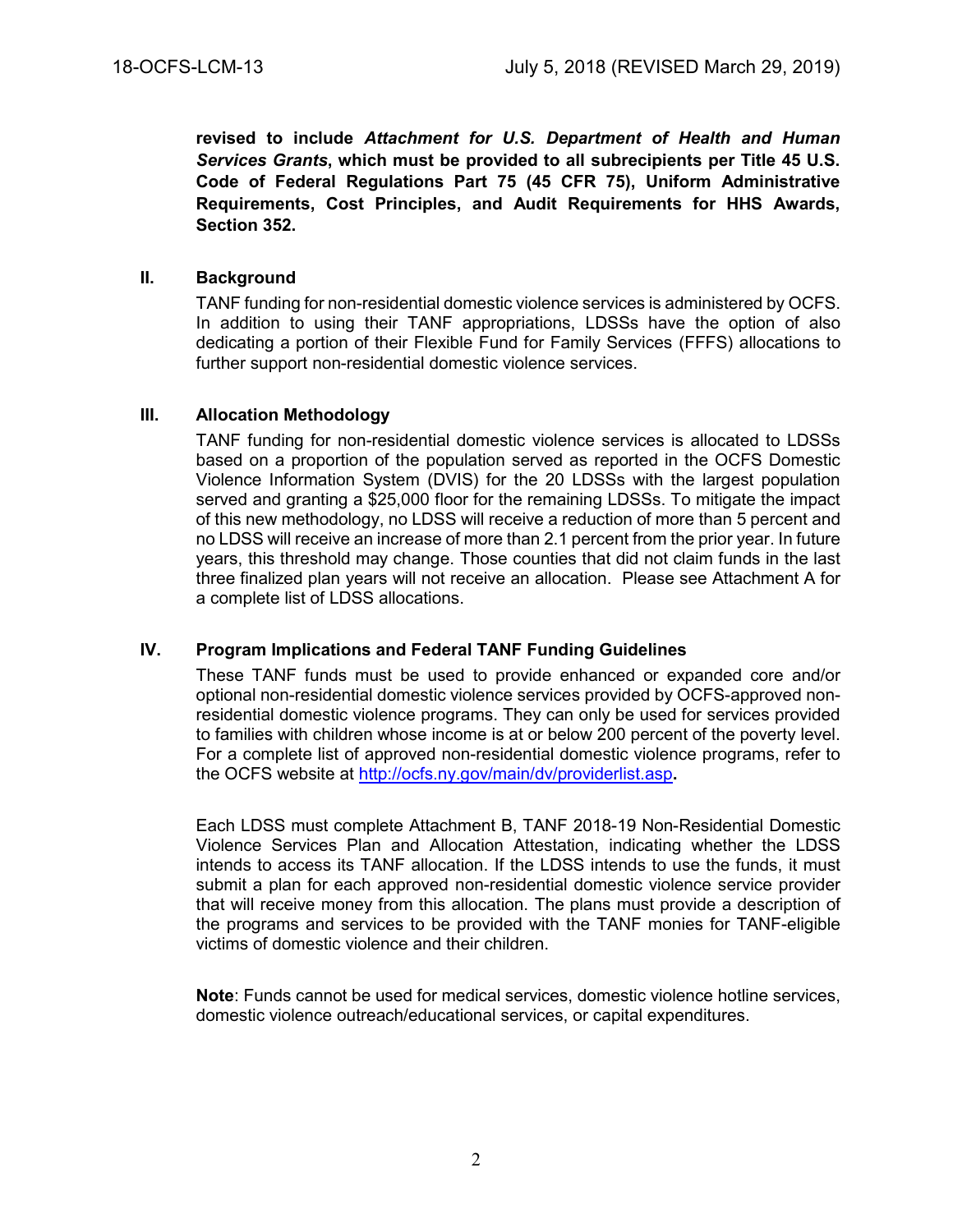Please send the signed and dated Attachment B and plans by **July 27, 2018,** by mail to:

> Pamela Jobin New York State Office of Children and Family Services Bureau of Program and Community Development 52 Washington Street, Room 334 North Rensselaer, NY 12144-2834

As in previous years, these funds must be expended and claimed in accordance with the Federal TANF Funding Guidelines and Claiming Instructions (see Attachment C).

#### **V. Claiming Instructions and Periods**

All expenditures from the non-residential domestic violence services allocation must be claimed in accordance with the LDSS's non-residential domestic violence services approved plan.

The expenditures for the approved non-residential domestic violence services projects must be claimed through the RF17 claim package for special project claiming. Administrative and/or contracted costs associated with approved plans should be identified as F17 functional costs and reported on the Schedule D, LDSS-2347, *DSS Administrative Expenses Allocation and Distribution by Function and Program*, in the F17 column in the RF2A claim package. The individual project costs must also be reported on the LDSS-4975A, *RF17 Worksheet, Distribution of Allocated Costs to Other Reimbursable Programs*, using the project label *Non-Res DV 17* from the "dropdown" menu on the Automated Claiming System (ACS).

Salary and non-salary costs of staff must be charged to the RF17 claim package. LDSS staff whose responsibilities include both non-residential domestic violence services and other tasks or services must be studied over time. Only costs related to non-residential domestic violence services may be charged to the RF17 claim package for non-residential domestic violence services.

Non-salary administrative costs are reported with the appropriate object of expense(s) on the LDSS-923B, Summary-Administrative (page 1), *Schedule of Payments for Expenses Other Than Salaries for Other Reimbursable Programs*. Program costs are reported as an object of expense 37 - Special Project Program Expense on the LDSS-923B Summary-Program (page 2), *Schedule of Payments for Expenses Other Than Salaries for Other Reimbursable Programs*. Non-salary administrative costs should also be reported with the appropriate object of expense code on the LDSS-923, *Schedule of Payments Administrative Expenses Other Than Salaries.* The expenditures should be entered in the RF17 Claim Package based on the guidelines noted in Attachment C.

Total project costs and shares should be reported on the LDSS-4975, *Monthly Statement of Special Project Claims Federal and State Aid (RF-17).*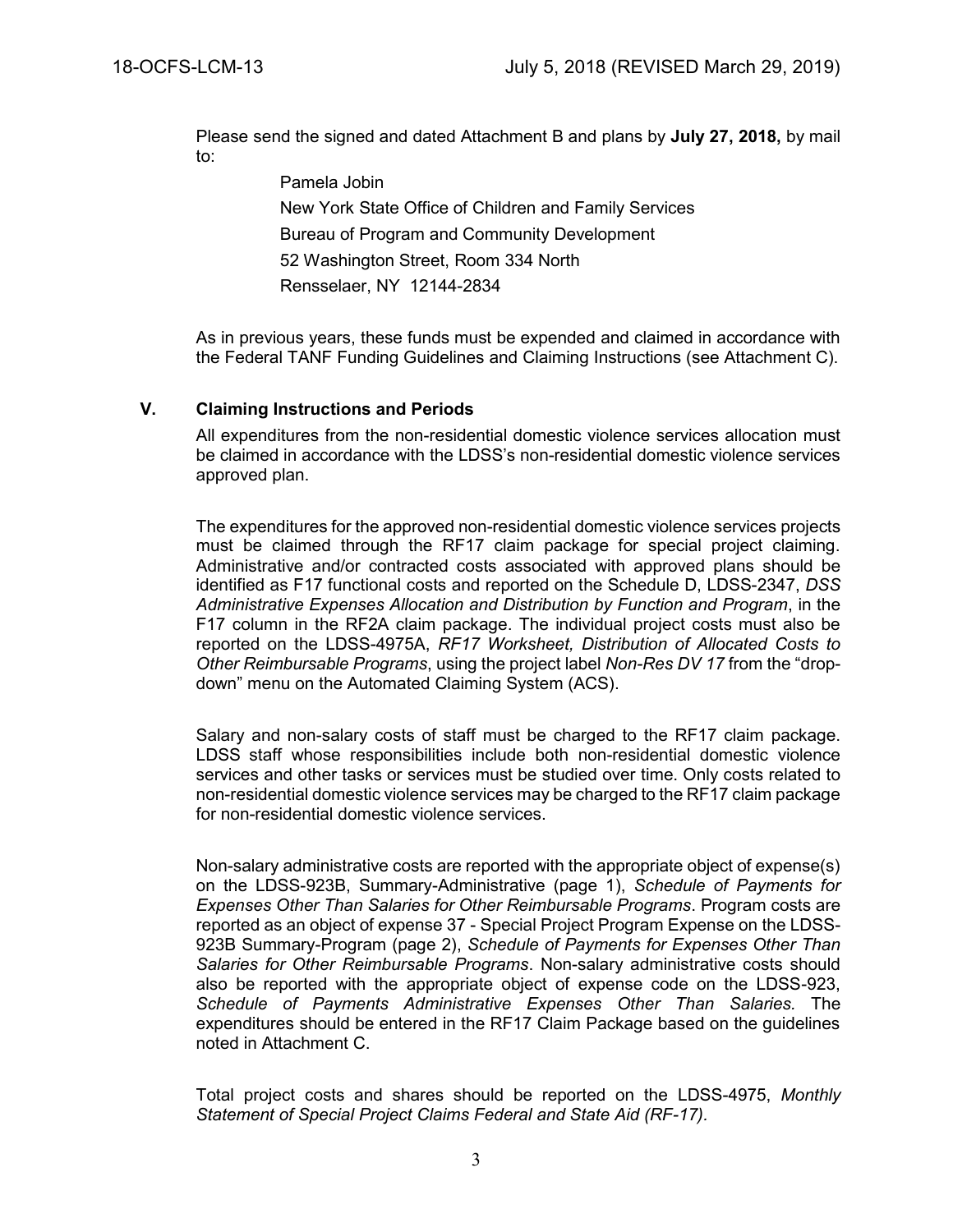Instructions for the Schedule D and RF17 claim package are found in Chapters 7 and 18, respectively, of the *Fiscal Reference Manual*, Volume 3. The manual is available online at [http://otda.state.nyenet/bfdm/finance/.](http://otda.state.nyenet/bfdm/finance/)

Costs are claimed at 100 percent federal share for clients in receipt of TANF or who are eligible for TANF with incomes at or below 200 percent of the federal poverty level. Reimbursement is available up to the limit of the allocation. Costs over the allocation will be regular domestic violence services expenditures, which are subject to 98 percent of 50 percent state reimbursement net of any available Title XX funds.

Because of federal reporting requirements, LDSSs must report program and administrative costs separately for claiming purposes. The RF17 claim package permits reporting both types of expenditures on the same form.

Under federal TANF regulations, there is a 15 percent limitation for costs claimed for administrative activities. Under the same regulations, certain activities that were previously considered administrative are now classified as program costs and, therefore, are not subject to the 15 percent cap. The guidelines on which costs are administrative and which are non-administrative are in Attachment C.

All open RF17 Non-Residential Domestic Violence projects are shown in the table below with their services periods and final accept dates. Any LDSS that has remaining *Non-Res DV 14*, *DV 15*, and *DV 16* allocations should spend down those balances prior to claiming for *Non-Res DV 17* monies. OCFS may reallocate any unspent funds from an LDSS to other LDSSs that have claims in excess of their allocations.

| <b>RF17</b><br><b>Project</b><br><b>Name</b> | <b>State Fiscal</b><br><b>Year Funding</b> | <b>Expenses</b><br><b>Incurred From</b> | <b>Expenses</b><br><b>Incurred To</b> | <b>Final</b><br><b>Accepted in</b><br><b>ACS</b> |
|----------------------------------------------|--------------------------------------------|-----------------------------------------|---------------------------------------|--------------------------------------------------|
| Non-Res<br><b>DV 17</b>                      | SFY 2018-19                                | October 1,<br>2017                      | June 30, 2019                         | August 15,<br>2019                               |
| Non-Res<br><b>DV 16</b>                      | SFY 2017-18                                | October 1,<br>2017                      | June 30, 2019                         | August 15,<br>2019                               |
| Non-Res<br><b>DV 15</b>                      | SFY 2016-17                                | October 1,<br>2017                      | June 30, 2019                         | August 15,<br>2019                               |
| Non-Res<br><b>DV 14</b>                      | SFY 2015-16                                | October 1,<br>2017                      | June 30, 2019                         | August 15,<br>2019                               |

#### **VI. Contact Persons**

Programmatic questions should be directed either to the OCFS home office staff listed below or to the appropriate OCFS regional office, Division of Child Welfare and Community Services staff: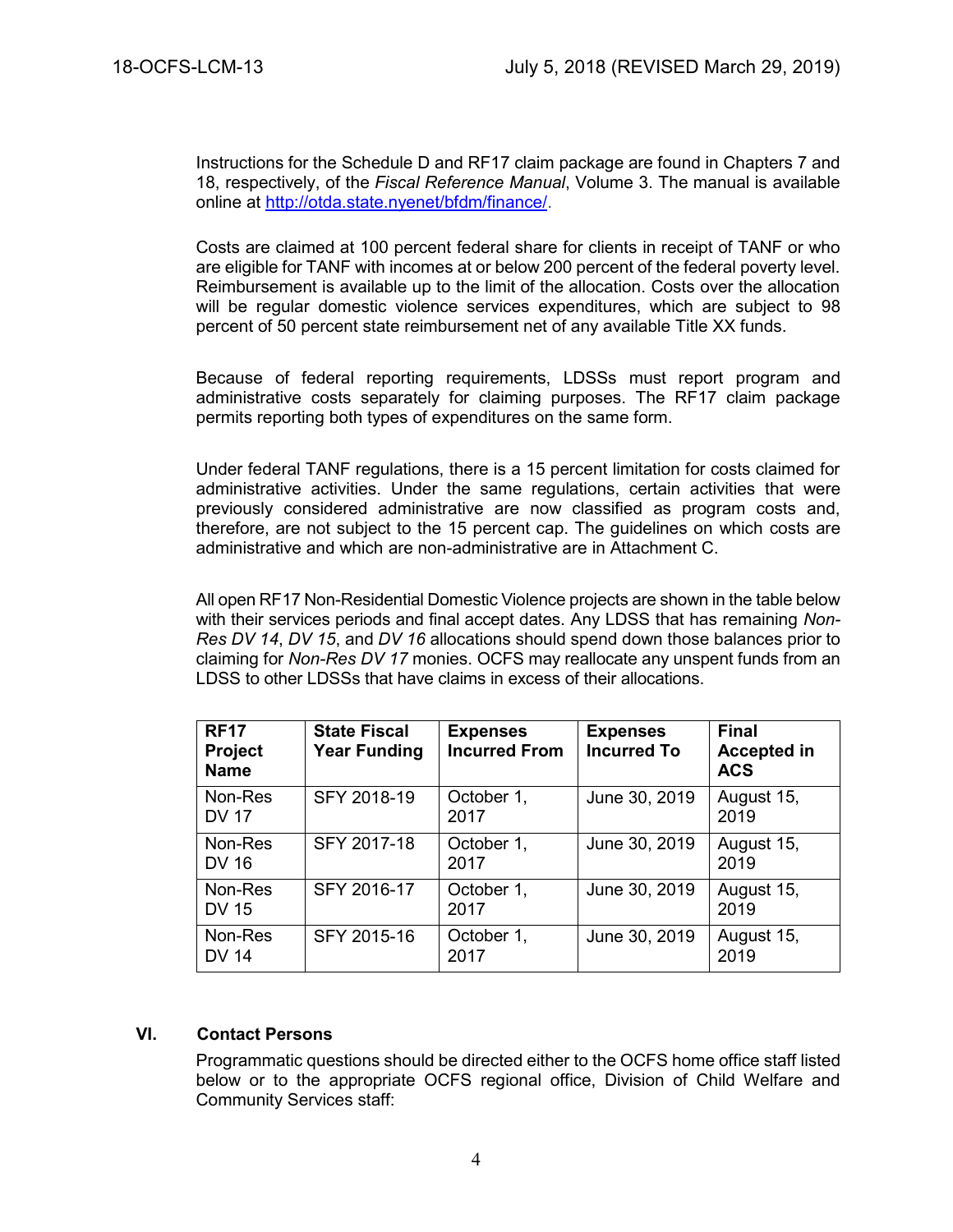### **Home Office**

Pamela Jobin, Director, Bureau of Domestic Violence Prevention and Victim Support at (518) 518-474-4787, [Pamela.Jobin@ocfs.ny.gov](mailto:Pamela.Jobin@ocfs.ny.gov) .

# **Regional Offices**

| <b>Buffalo</b> | Amanda Darling, Director   | (716) 847-3145   |
|----------------|----------------------------|------------------|
|                | Amanda.Darling@ocfs.ny.gov |                  |
| Rochester      | Karen Lewter, Director     | (585) 238-8201   |
|                | Karen.Lewter@ocfs.ny.gov   |                  |
| Syracuse       | Sara Simon, Director       | $(315)$ 423-1200 |
|                | Sara.Simon@ocfs.ny.gov     |                  |
| Albany         | John Lockwood, Director    | (518) 486-7078   |
|                | John.Lockwood@ocfs.ny.gov  |                  |
| Spring Valley  | Thalia Wright, Director    | (845) 708-2498   |
|                | Thalia, Wright@ocfs.ny.gov |                  |
| <b>NYC</b>     | Ronni Fuchs, Director      | (212) 383-4873   |
|                | Ronni.Fuchs@ocfs.ny.gov    |                  |

Any questions concerning claiming procedures should be directed to the OTDA Bureau of Financial Services by email or telephone:

> Dan Stuhlman, Regions I-IV (518) 474-7549 [Dan.Stuhlman@otda.ny.gov](mailto:Edward.Conway@otda.ny.gov)

Michael Simon, Regions V-VI (212) 961-8250 [Michael.Simon@otda.ny.gov](mailto:Michael.Simon@otda.ny.gov)

# **Issued By:**

| /s/ Lisa Ghartey Ogundimu |  |
|---------------------------|--|
|---------------------------|--|

| Name:            | Lisa Ghartey Ogundimu                       |
|------------------|---------------------------------------------|
| Title:           | <b>Acting Deputy Commissioner</b>           |
| Division/Office: | <b>Child Welfare and Community Services</b> |

#### */s/ Derek J. Holtzclaw*

| Name:            | Derek J. Holtzclaw         |
|------------------|----------------------------|
| Title:           | <b>Deputy Commissioner</b> |
| Division/Office: | Administration             |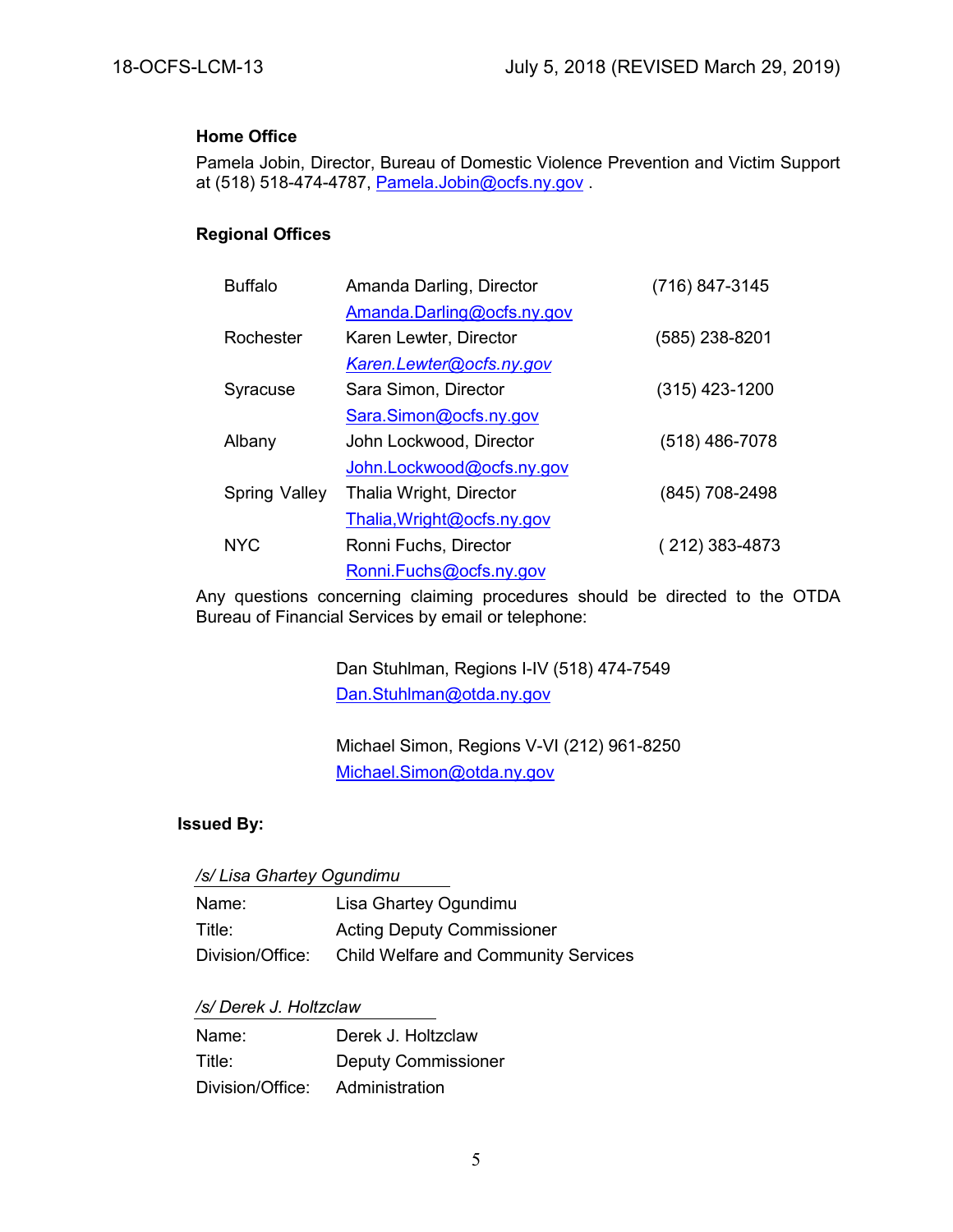# **ATTACHMENT A SFY 2018-19**

# **TANF NON-RESIDENTIAL DOMESTIC VIOLENCE SERVICES ALLOCATIONS**

| <b>District</b> | Allocation | <b>District</b>         | Allocation |
|-----------------|------------|-------------------------|------------|
| Albany          | 30,833     | Ontario                 | 25,000     |
| Allegany        | 25,000     |                         | 30,791     |
|                 | 25,000     | Orange<br>Orleans       | 29,189     |
| <b>Broome</b>   |            |                         |            |
| Cattaraugus     | 25,000     | Oswego                  | 28,361     |
| Cayuga          | 25,000     | Otsego                  | 25,000     |
| Chautauqua      | 31,052     | Putnam                  | 25,000     |
| Chemung         | 25,000     | Rensselaer              | 30,474     |
| Chenango        | 25,000     | Rockland                | 30,474     |
| Clinton         | 25,000     | St. Lawrence            | 25,000     |
| Columbia        | 25,000     | Saratoga                | 26,410     |
| Cortland        | 25,000     | Schenectady             | 30,474     |
| Delaware        | 25,000     | Schoharie               | 25,000     |
| <b>Dutchess</b> | 61,802     | Schuyler                | 25,000     |
| Erie            | 175,391    | Seneca                  | 25,000     |
| <b>Essex</b>    | 25,000     | Steuben                 | 25,000     |
| Franklin        | 25,000     | Suffolk                 | 58,025     |
| Fulton          | 25,000     | Sullivan                | 25,000     |
| Genesee         | 25,000     | Tioga                   | 30,474     |
| Greene          | 25,000     | Tompkins                | 25,000     |
| Hamilton        | 25,000     | <b>Ulster</b>           | 25,000     |
| Herkimer        | 25,000     | Warren                  |            |
| Jefferson       | 30,474     | Washington              | 25,000     |
| Lewis           | 25,000     | Wayne                   | 25,000     |
| Livingston      | 25,000     | Westchester             | 67,167     |
| Madison         | 25,000     | Wyoming                 | 25,000     |
| Monroe          | 89,007     | Yates                   | 25,000     |
| Montgomery      | 25,000     |                         |            |
| Nassau          | 34,768     | <b>Rest of State</b>    | 1,871,999  |
| Niagara         | 39,505     |                         |            |
| Oneida          | 61,026     | New York City           | 1,128,001  |
| Onondaga        | 56,302     |                         |            |
|                 |            | <b>Statewide Totals</b> | 3,000,000  |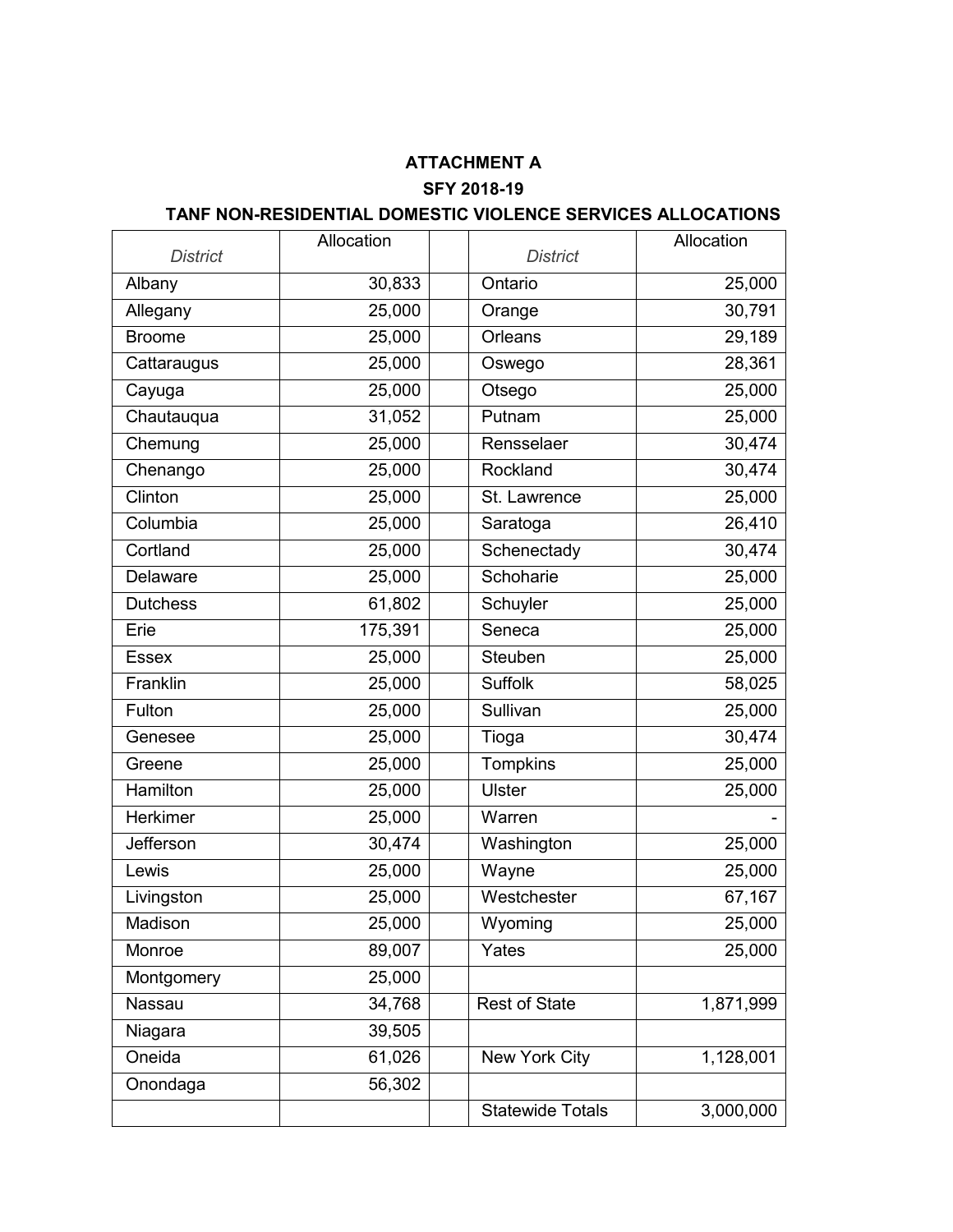# **ATTACHMENT B**

# **TANF SFY 2018-19 NON-RESIDENTIAL DOMESTIC VIOLENCE SERVICES PLAN AND ALLOCATION ATTESTATION**

DISTRICT:

TANF PLAN CONTACT PERSON<sup>.</sup>

PHONE # AND EMAIL ADDRESS:

# **Check one:**

 $\Box$  By signing this form, I am attesting that the social services district will use its TANF 2018-19 allocation for enhanced or expanded core and/or optional non-residential domestic violence services provided by approved non-residential domestic violence programs only for persons with incomes at or below 200 percent of the poverty level as outlined in the attached, and expenditures will continue to be in accordance with federal TANF guidelines.

 $\Box$  By signing this form, I am attesting that the social services district will not be accessing its TANF 2018-19 allocation for non-residential domestic violence services.

Name of approved non-residential domestic violence service provider(s) that will receive these funds, and contact person and telephone number or email address:

| Program:      | <b>Contact Person and Contact Information:</b> |
|---------------|------------------------------------------------|
| $\mathbf 1$ . |                                                |
| 2.            |                                                |
| -3.           |                                                |

For each provider listed, provide a brief description of the services that will be supported with this allocation, using additional sheets as required. (Note: These funds cannot be used to supplant existing federal, state and/ or local funding sources.)

Commissioner Signature Date

Send signed **Attachment B** with any additional sheets by **July 27, 2018,** by mail to:

\_\_\_\_\_\_\_\_\_\_\_\_\_\_\_\_\_\_\_\_\_\_\_\_\_\_\_\_\_\_\_\_\_\_\_\_\_\_\_\_\_\_\_ \_\_\_\_\_\_\_\_\_\_\_\_\_

Pamela Jobin New York State Office of Children and Family Services Bureau of Program and Community Development 52 Washington Street, Room 334 North Rensselaer, NY 12144-2796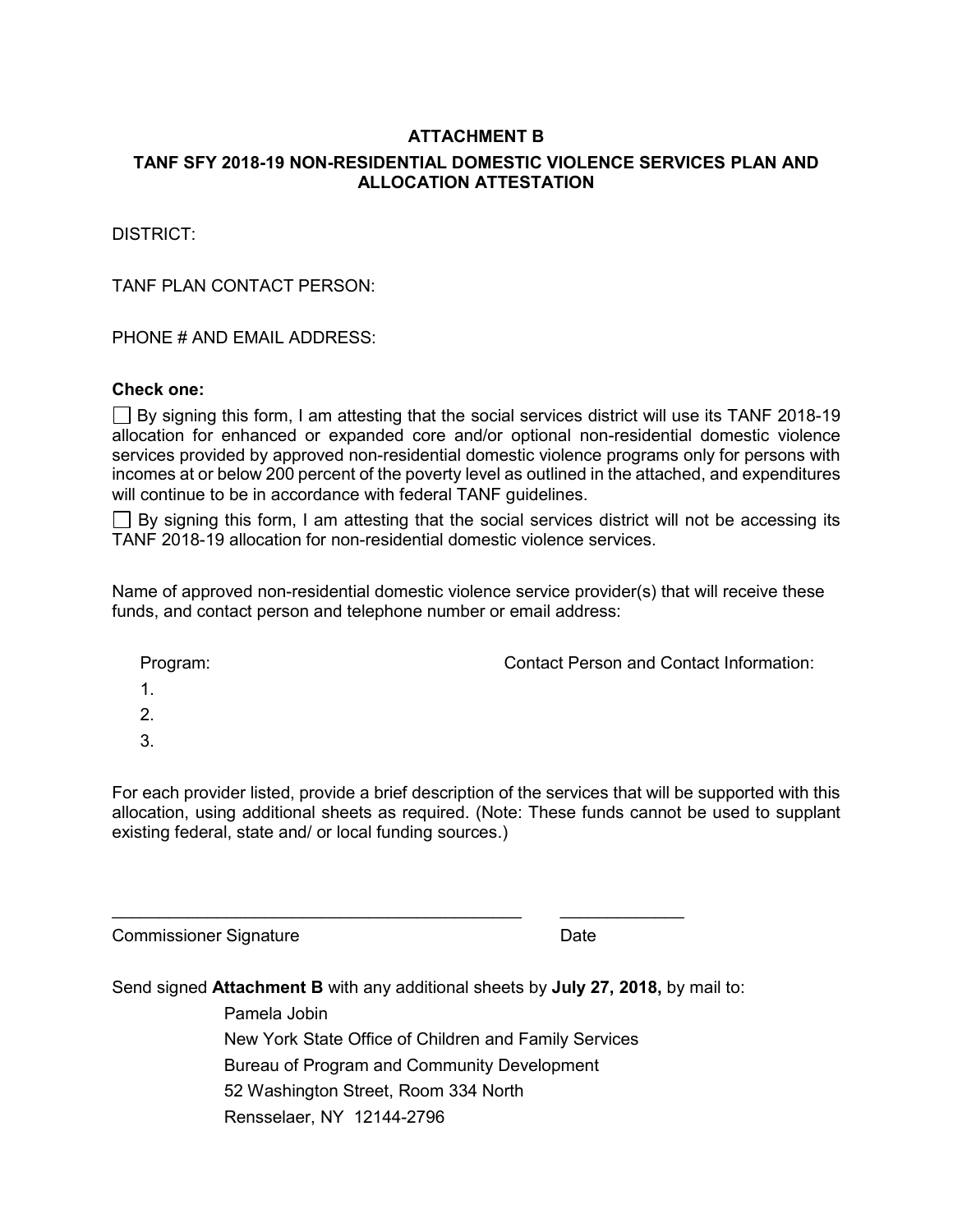# **ATTACHMENT C**

# **FEDERAL TANF FUNDING GUIDELINES AND CLAIMING INSTRUCTIONS**

## **Federal TANF Funding Guidelines**

#### Eligible Families/Individuals

■ Funds may be used for families, children and non-custodial parents who are at or below 200 percent of the federal poverty level, and otherwise meet the TANF categorical eligibility standards including the Personal Responsibility and Work Opportunity Reconciliation Act U.S. citizenship or qualified alien requirements. For the SFY 2018-19 allocation, the income standards are noted below:

#### **2018 HHS Poverty Guidelines**

**SOURCE:** *Federal Register***, Volume 83, Number 12, Thursday, January 18, 2018, pp. 2642-2644**

| Persons in<br><b>Family Unit</b>      | <b>Poverty Level</b> | 200% of Poverty |
|---------------------------------------|----------------------|-----------------|
| 1                                     | \$12,140             | \$24,280        |
| 2                                     | \$16,460             | \$32,920        |
| 3                                     | \$20,780             | \$41,560        |
| 4                                     | \$25,100             | \$50,200        |
| 5                                     | \$29,420             | \$58,840        |
| 6                                     | \$33,740             | \$67,480        |
| 7                                     | \$38,060             | \$76,120        |
| 8                                     | \$42,380             | \$84,760        |
| For each<br>additional person,<br>add | \$4,320              | \$8,640         |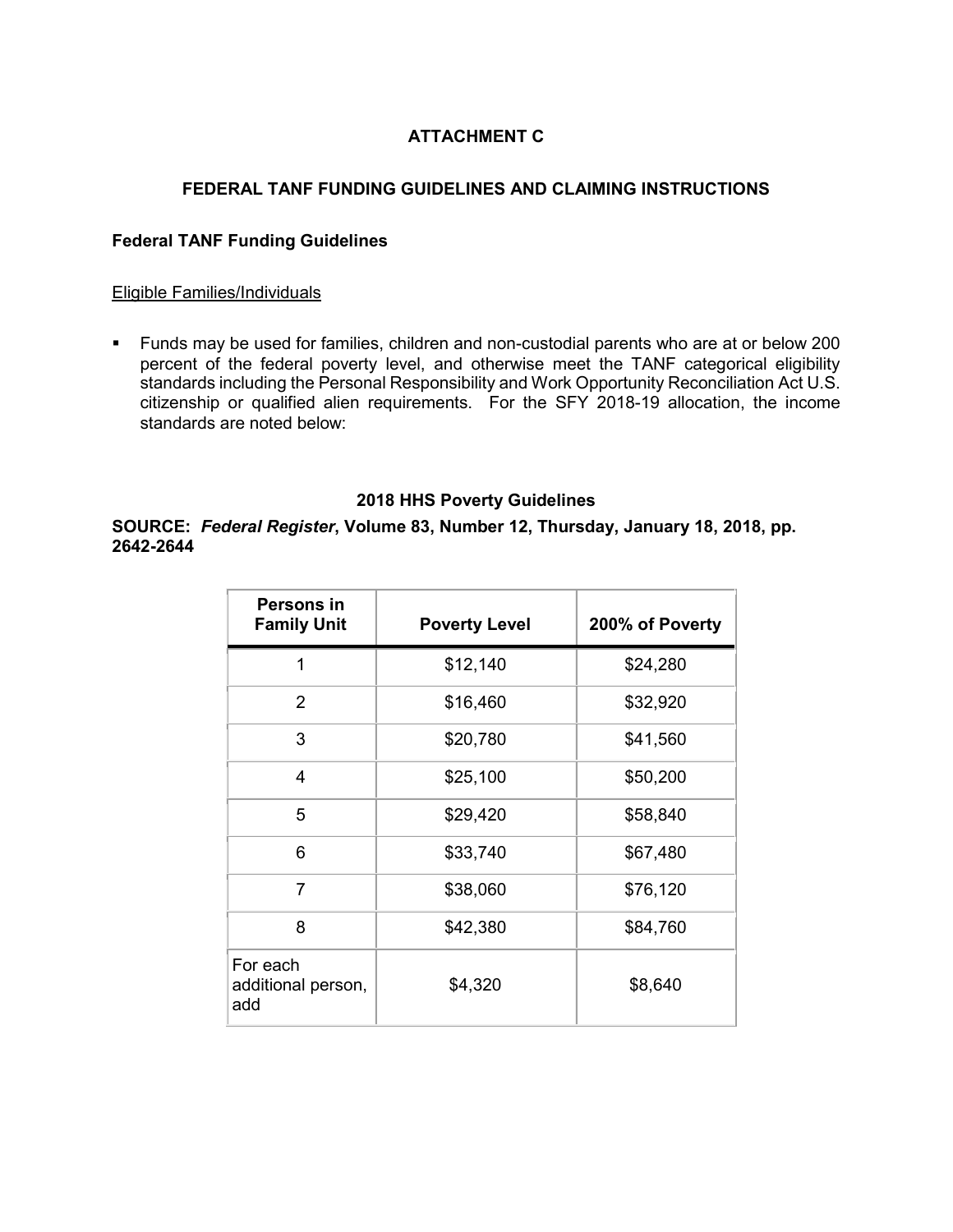#### Allowable Costs

- Allowable services must meet the federal definition of non-assistance.
- The funds may not be used for assistance. Assistance for federal purposes consists of any payment or benefit designed to meet ongoing basic needs — food, clothing, shelter, utilities, household goods, personal care items, and general incidental expenses. Assistance also includes supportive services such as transportation or child care provided to unemployed recipients. Assistance paid to a person receiving family assistance or non-cash safety net assistance/federal participation is counted toward the 60-month TANF time limit. Assistance counts toward the support offset.
- Funds may be utilized to provide transportation services only when those services are incidental to the services being provided to people receiving TANF-funded public assistance (PA). With regard to transportation services, transportation is permissible for employment or other allowable activities, as long as the program of transportation does not constitute assistance or, if it does constitute assistance, it is only provided to people receiving PA.
- Funds cannot be used for medical services, domestic violence hotline services, domestic violence outreach/educational services, and capital expenditures.

#### Cost Allocation

Costs must be allocated to benefiting programs when more than one program is involved in a particular activity, whether done by LDSS staff or contractor staff. Cost allocation rules are now contained in 2 CFR Part 200, which supersedes and streamlines prior federal guidance, including the *Fiscal Reference Manual* and federal Circular OMB A-87 for LDSSs; OMB Circular A-122; OMB Circular and OMB Circular A-21.

#### Administrative Costs 15 Percent Rule

- The maximum amount the state can spend on administration is 15 percent against the TANF Block Grant after transfer to other block grants. This limitation applies to the non-residential domestic violence allocation for SFY 2018-19.
- The federal definition of "administration" is different from the state definition. When TANF costs are claimed to the federal government, they must be claimed according to the federal definition. The final federal regulations exclude direct costs, including salaries and benefits costs for staff providing program services and the direct administrative costs associated with providing these services (e.g., supplies, equipment, travel, postage, utilities, rental costs, and maintenance). For example, the cost of providing diversion benefits and services, providing program information to clients, screening and assessment, development of employability plans, work activities, post-employment services, work supports, and case management services, including those involving child welfare case management, except for performing the eligibility determinations, are all excluded from the definition, and should be claimed as program expenditures. Also excluded are costs for contracts devoted entirely to program activities.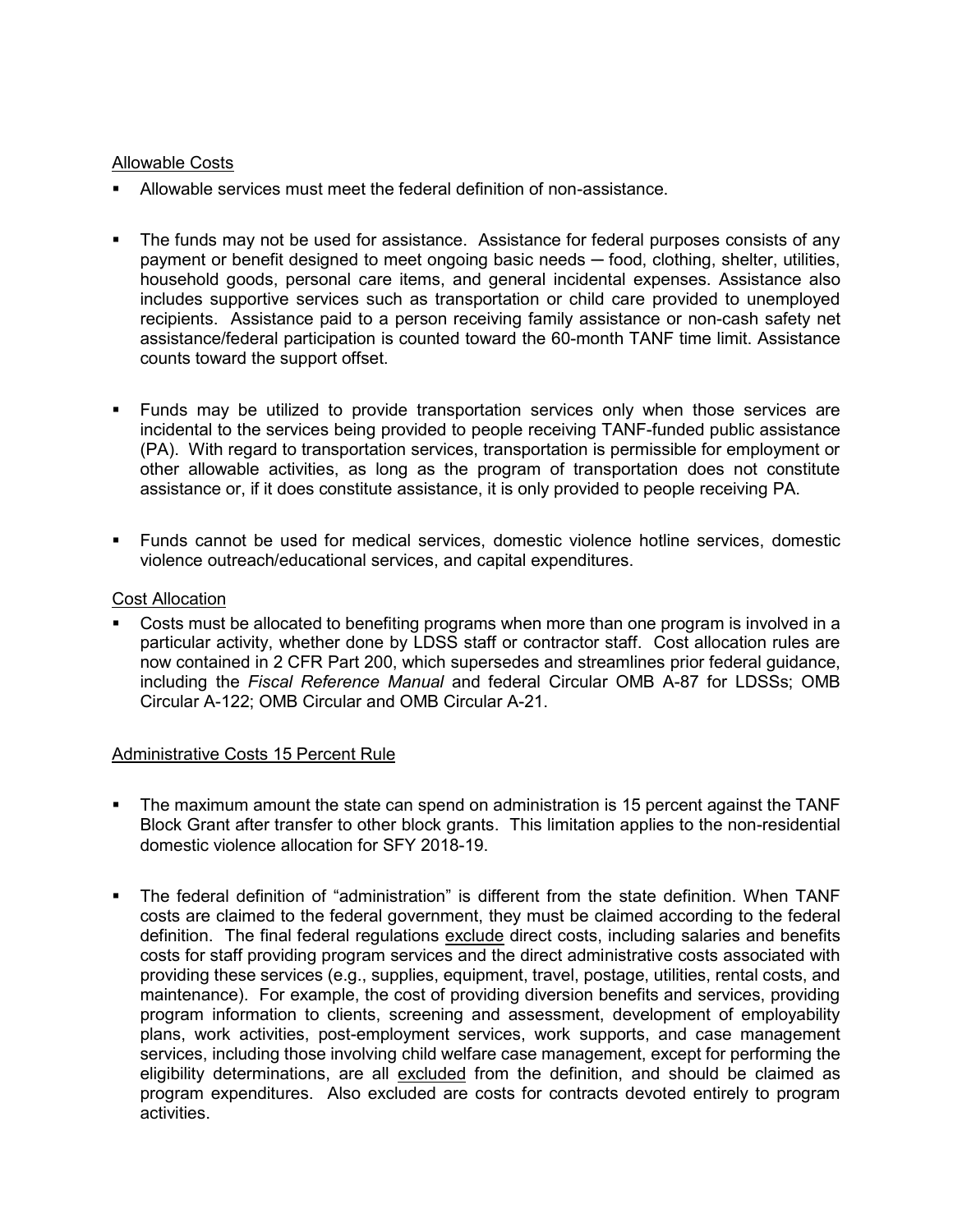- The revised definition specifically includes contract costs (except those excluded totally or in part as program activities), all indirect and overhead costs, and activities related to eligibility determinations within the definition of administrative costs. The following are examples of administrative costs included in the regulations:
	- Salaries and benefits of staff performing administrative and coordination functions
	- Preparation of program plans, budgets, and schedules
	- Monitoring programs and projects
	- Fraud and abuse units
	- Procurement activities
	- Public relations
	- Services related to accounting, litigation, audits, management of property, payroll, and personnel
	- Costs for the goods and services required for administration of the program (supplies, equipment, travel postage, utilities, office rent, and maintenance), provided that such costs are not excluded as program services
	- Travel costs incurred for official business and not excluded as program costs
	- Management information systems not related to tracking and monitoring (such as state payroll staff)
	- Preparing reports and other documents

Overhead and A-87 costs must be budgeted for any program for which LDSS staff is budgeted.

## Claiming Instructions (repeated from page 2 of the LCM)

All expenditures against the non-residential domestic violence services allocation must be claimed in accordance with the LDSS's non-residential domestic violence services approved plan.

The expenditures for the approved non-residential domestic violence services projects must be claimed through the RF17 claim package for special project claiming. Administrative and/or contracted costs associated with approved plans should be identified as F17 functional costs and reported on the Schedule D, *DSS Administrative Expenses Allocation and Distribution by Function and Program* (LDSS-2347), in the F17 column in the RF2A claim package. The individual project costs must also be reported on the LDSS-4975A, *RF17 Worksheet, Distribution of Allocated Costs to Other Reimbursable Programs*, using the project label *Non-Res DV 17* from the "drop-down" menu on the Automated Claiming System (ACS).

Salary and non-salary costs of staff should be charged to the RF17 claim package. LDSS staff whose responsibilities include both non-residential domestic violence services and other tasks or services must be time studied. Only costs related to non-residential domestic violence services should be charged to the RF17 claim package for non-residential domestic violence services.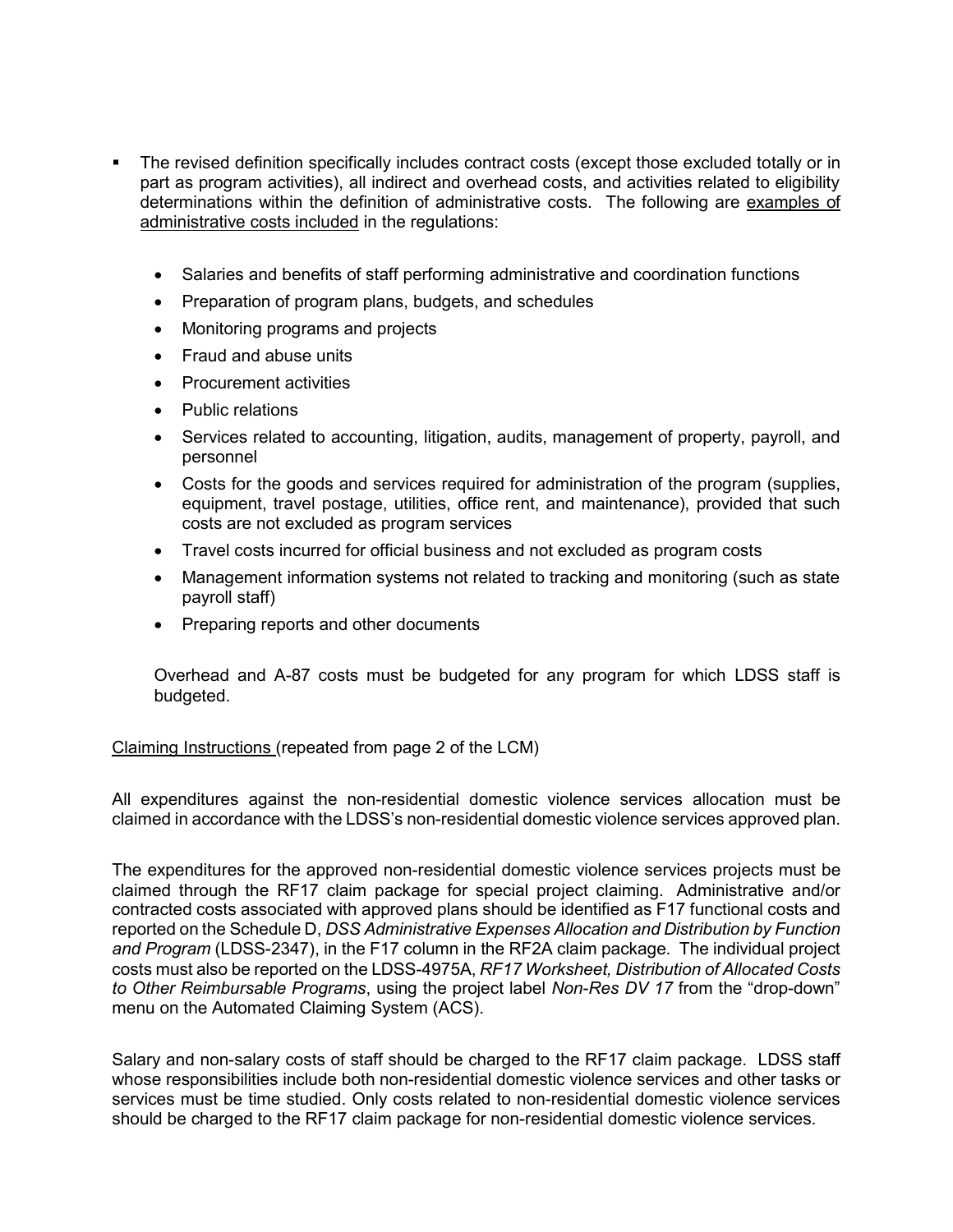Non-salary administrative costs are reported with the appropriate object of expense(s) on the LDSS-923B, Summary-Administrative (page 1), *Schedule of Payments for Expenses Other Than Salaries for Other Reimbursable Programs*. Program costs are reported as object of expense 37 - Special Project Program Expense on the LDSS-923B, Summary-Program (page 2), *Schedule of Payments for Expenses Other Than Salaries for Other Reimbursable Programs*. The expenditures should be entered in the RF17 Claim Package based on the guidelines noted in Attachment C.

Total project costs and shares should be reported on the LDSS-4975, *Monthly Statement of Special Project Claims Federal and State Aid (RF-17).*

Instructions for the Schedule D and RF17 claim package are found in Chapters 7 and 18, respectively, of the *Fiscal Reference Manual*, Volume 3. The manual is available online at [http://otda.state.nyenet/bfdm/finance/.](http://otda.state.nyenet/bfdm/finance/)

Costs are claimed at the 100 percent federal share for clients in receipt of TANF or who are eligible for TANF with incomes at or below 200 percent of the federal poverty level. Reimbursement is available up to the limit of the allocation. Costs over the allocation will become regular domestic violence services expenditures, which are subject to 98 percent of 50 percent state reimbursement net of any available Title XX funds.

Because of federal reporting requirements, the LDSS must report both program and administrative costs for claiming purposes. The RF17 claim package permits the reporting of both types of expenditures on the same form.

Under federal TANF regulations, there is a 15 percent limitation for costs that may be claimed for administrative activities. Under the same regulations, certain activities that are normally considered administrative are now classified as program costs under these federal rules and, therefore, are not subject to the 15 percent cap. The guidelines on which costs are administrative and which are non-administrative are noted above.

Claiming Periods (repeated from page 2 of the LCM)

All expenditures against the non-residential domestic violence services allocation must be claimed in accordance with the LDSS's non-residential domestic violence services approved plan.

The expenditures for the non-residential domestic violence projects must be claimed through the RF17 claim package for special project claiming. Administrative and/or contracted costs associated with approved plans should be identified as F17 functional costs and reported on the Schedule D, *DSS Administrative Expenses Allocation and Distribution by Function and Program*  (LDSS-2347), in the F17 column in the RF2A claim package. The individual project costs must also be reported on the LDSS-4975A, *RF17 Worksheet, Distribution of Allocated Costs to Other Reimbursable Programs*, using the project label *Non-Res DV 17* from the "drop-down" menu on the Automated Claiming System (ACS).